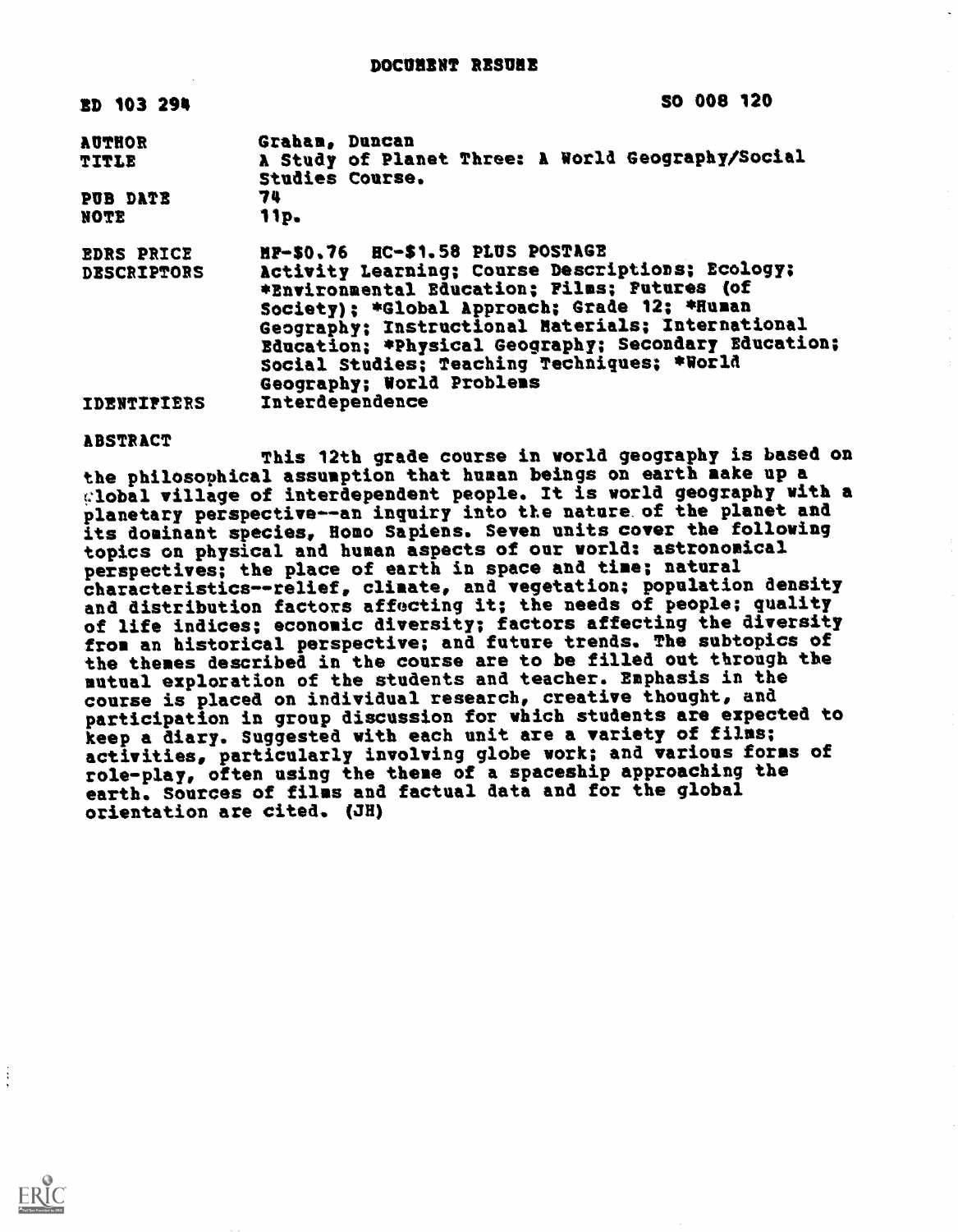# REST COPY AVAILABLE

 $\mathbf{r}\mathbf{w}=\mathbf{w}\mathbf{w}$  as

aat.

ED103294

ses ...

U.S. DE PARTAIENT DE HEATH<br>
EDUCATION<br>
EDUCATION<br>
EDUCATION<br>
EDUCATION<br>
EDUCATION<br>
EDUCATION<br>
EDUCATION<br>
PAT DE VAN NE TAKE AN CHERAL ACTION<br>
EN PERTAIENT AND LANGE AN TITUTE OF<br>
NEATHLE TAKE AN TEAMER VERTICES<br>
NEATHLE T

#### A STUDY OF PLANET THREE

## A World Geography/Social Studies Course

### with a planetary perspective for senior secondary students

Duncen Graham.........................Stanstead College Stanstead, Quebec.

0

00002

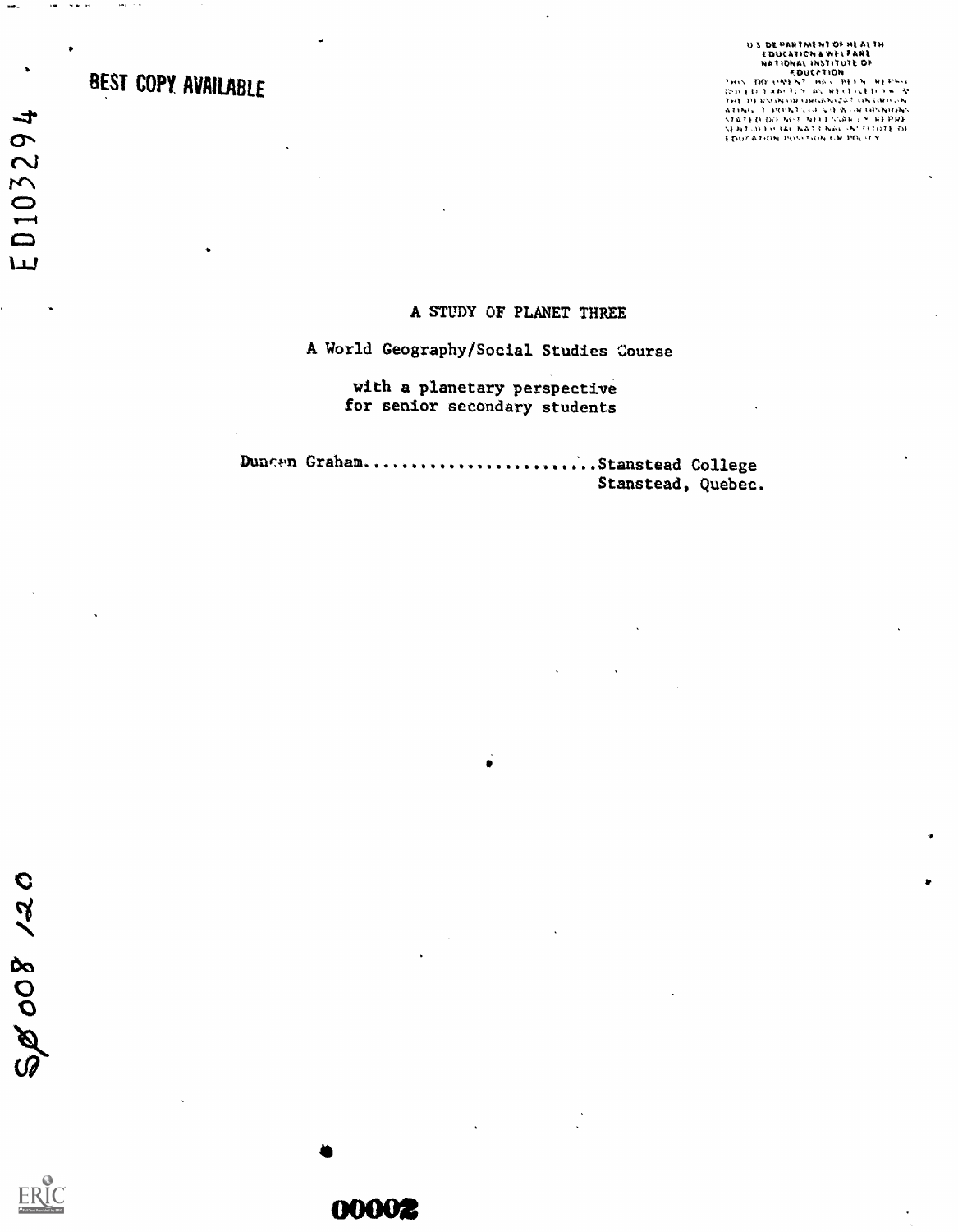Fall 74

A STUDY OF PLANET THREE A World Geography/Social Studies Course with a planetary perspective for senior secondary students Duncan Graham.......................Stanstead College Stanstead, Quebec.

This course has evolved ever the last five years at Stanstead College at the Grade 12 level. It was developed because it was assumed that: we have an embryonic, if not emerging, world community; that we have a new world struggling to be born; that we have a global village of interdependent people; that no man is an island etc., ....and if this is assumed then the educational process must include the planetary perspective or, perhaps, as the Quebec geography 512 syllabus phrased it "arousing in the student a firm feeling of being a citizen of the world".

However it is one thing to accept this approach intellectually and another to permeate the syllabus with a global outlook. It is easy with our own background and cultural programming to slip into the internationalist perspective where the unity of the planet is interpreted as the unity of the United Nations. A synergistic concept is involved. The Planet Earth commanity is more than the sum of its parts in the same way that "America or "Canada" is more than the sum of fifty states or ten provinces. The term for such a course can reflect its philosophical base. Global studies or global education is a total word emphasising unity rather than noting differences which is inherent in other terms such as inter-cultural programmes, case studies etc. The other term used in the literature in this field, peace studies or peace education seems to analyse back to components from a desired and result (assuming a definition of the loaded term "peace") rather than the planetary, ab initio, approach which might be more successful in balancing the already built-in patterns of ethnocentric thought.

**ODOR** 

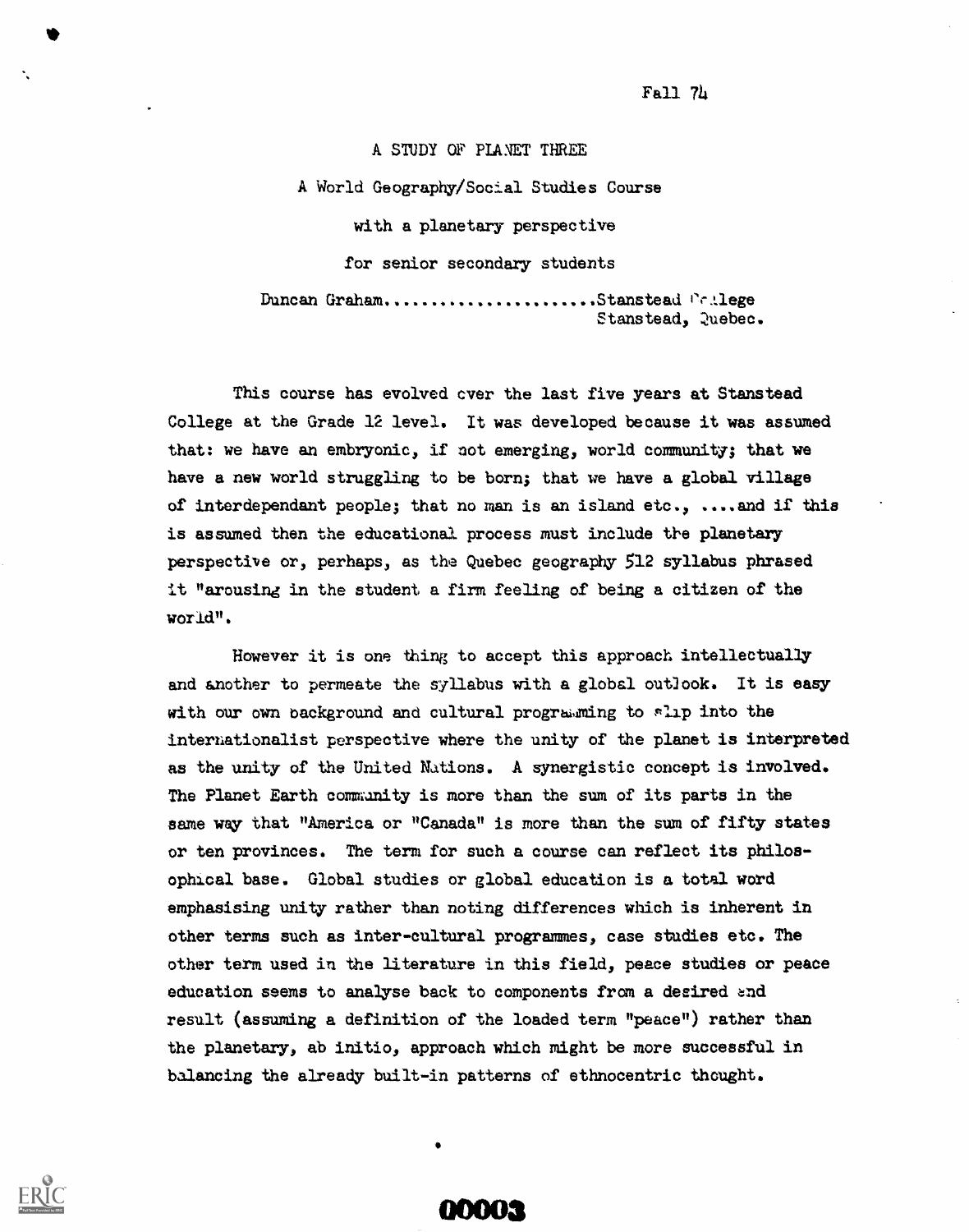Introducing the course, from the title on, with the planetary approach accepts that the generally sound pedagogical point of starting students with their local environment has been introduced at an earlier level (say Grade 7) and senior students are prepared to assimilate a complementary viewpoint.

Though Barbara Ward popularised the spaceship Earth theme, reinforced by Desmond Morris in The Human Zoo, specific planning of the course was influenced by Lee Anderson in his essay on Global Equention.  $<sup>1</sup>$ </sup>

The value of the approach has been reinforced mary times in this type of inquiry studies. Not only is it important in clarifying the intellectual angle or perspective but in generating interest and motivation with the student. This can sometimes be done by role playing or scenario-building but to handle this technique effectively, or just for teacher re-orientation, it is desirable to be a participant in a workshop or presentation.

It is also important that a class set of globes be part of a modern social studies classroom that deals with globe inquiry. Each student should have his own 16" relief, )r vegetation zone, coloured globe and preferably on the dish stand rather than the traditional tilted axis.

Global Education; Long Range Goals and Objectives appeared in Nov. 1968 issue of Social Education and is available as a reprint from Center for War/Peace Studies, 218 East 18th St., New York 10003. 50 cents each.

MMM

 $\mathbf{I}$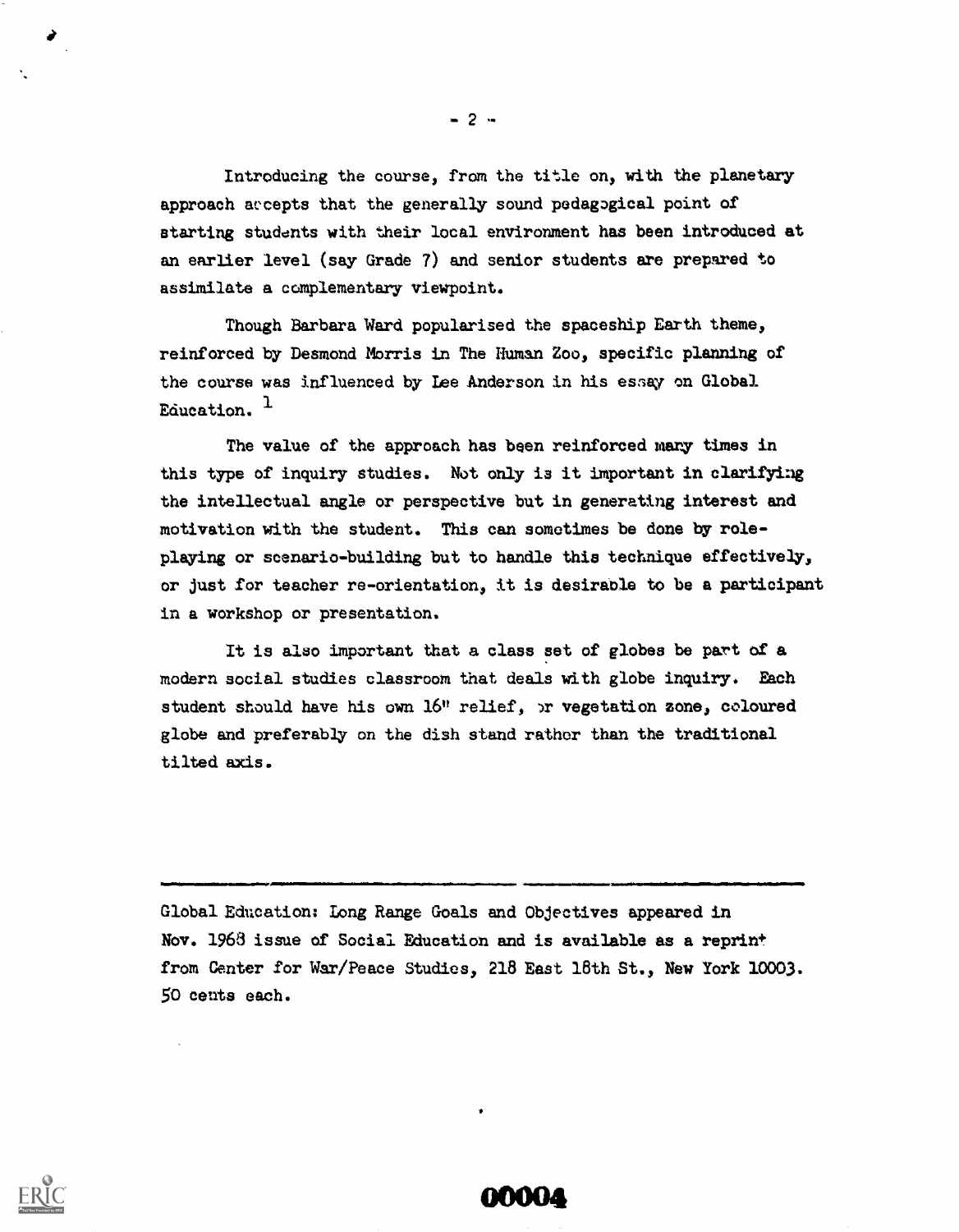Stanstead College  $Fa11 7h$ 

#### Grade 12 Geography 600 Mr. Graham

\*\* } \*\*

Student's outline of course.

Study of Planet Three - This course is a world geography with a

planetary porspective. it will take an inquiry approach to analyse the nature of this planet and its dominant species-Homo Sapiens.

It will be divided basically into two parts -

- 1. Physical astronomical rerspactive, place of the Earth in space and time.
	- natural characteristics, relief, climate, vegetation.
- 2. People  $\rightarrow$  population density and distribution and factors affecting this.
	- needs of people, quality of life indices
	- economic diversity
	- factors affecting this diversity. Mistorical perspective
	- future treada
- Format: Four 40 minu<sup>1</sup><sup>9</sup> session: per 6 day cycle. Apart from lectures emphasis is placed on individual research, creative thought and participation in group discussions. Students are expected to keep a record or summary of each session which will be a journal of the year's work and study.

Evaluation: will follow the usual procedure here of - 6O% class evaluation based on journals, individual inquiries and contributions. 40% formal exams at mid-year and end of year.

000000000000000Cfr' 10(0,0000000000000



⋗

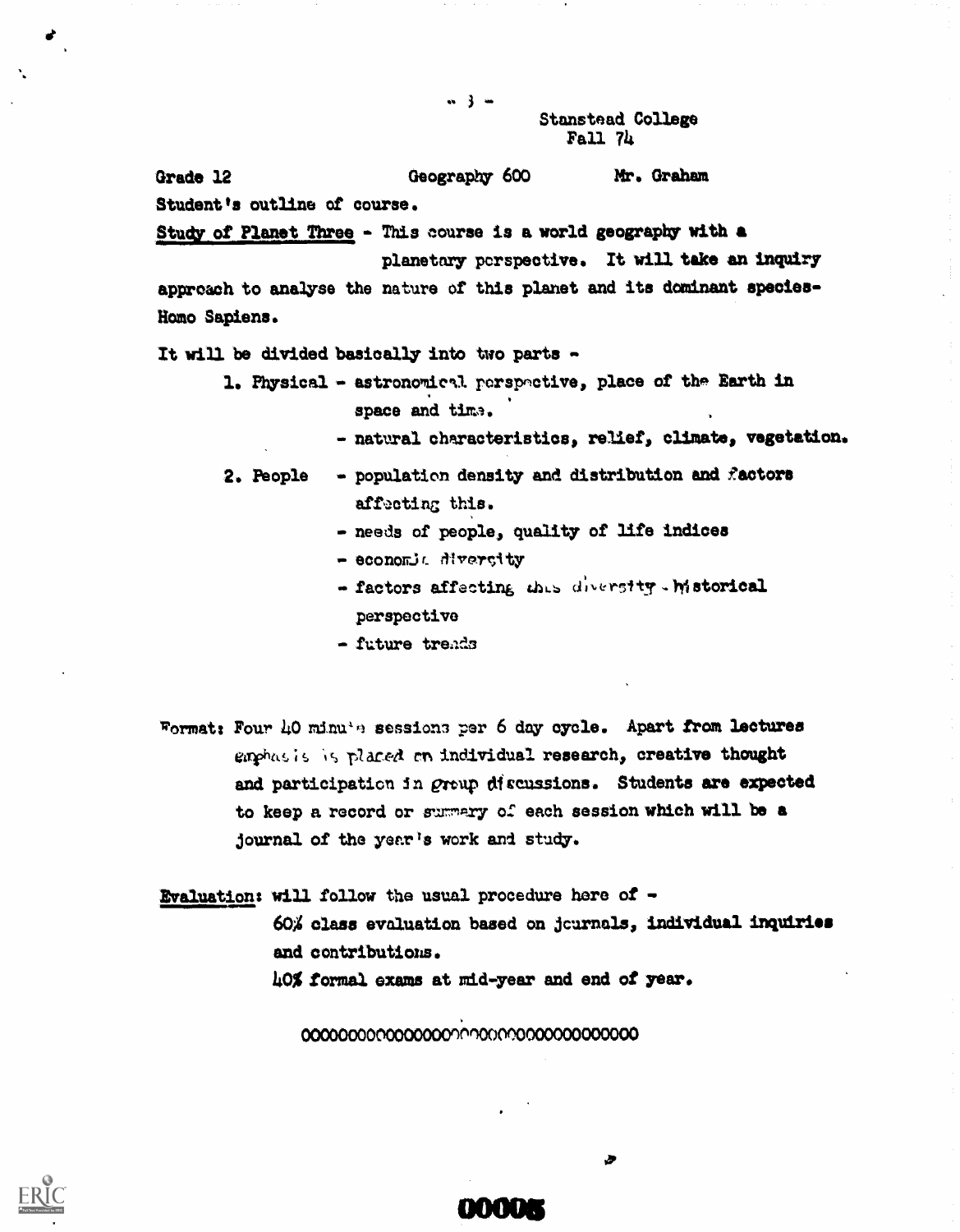#### TEACHER'S OUTLINE

A Study of Earth, third planet in the solar system, and one of its principal species - Homo Sapiens.

Unit 1. Space : the astronomical dimension, relative position of Earth in the cosmos, planetary comparisons,

characteristics of other planets, uniqueness of Earth especially in its temperature range in relation to water medium, appreciating the vastness of the solar system, the galaxy and the universe.

Content and materials : Film "Dealing with the Power of Ten"  $(12 \text{ mins.})$ is an excellent attempt to indicate scale. Starting with a person on a beach its scenes move out in progressions of ten, in distance and speed, to beyond the galaxies. It also has a microscopic sequence moving down through the body cells to the nucleus of an atom. A student assignment could be noting (or sketching) school complex or campus plan, local area from aerial photo (usually approx  $\mu'' - 1$  mile), local topographic map  $(1:50,000)$ , partial continental from atlas locality centered and finally global with again locality centered. An Apollo photo of Earth from 100,000 miles should be poster in classroom and angle of globe compared with 7iew on poster. A class set of globes should be considered necessary equipment.

The film "Crab Nebula" (BBC 56 mins) indicates the range and complexity of modern astronomical research and the cooperative nature involved.

Student inquiry assignment - compiling planetary, including moon, comparison table - size, revolution, tilt, orbit, rotation, relief, atmosphere etc. Latest magazine information important in this field. Evaluating understanding can effectively be done by varying the date for Earth - what would be the effect on the Earth if rotation was twice as fast, tilt was  $\mu$ <sup>O</sup>instead of 23<sup>1</sup>/<sub>2</sub><sup>0</sup>, revolution was 730 days instead of 365 etc.? Survey of space programmes and current projects - Pioneer, Apollo-Soyuz, Appollo and Junik programmes, Venus and Mars probes. This unit on space projects should be an integral part and more than a current affairs fringe.

00006

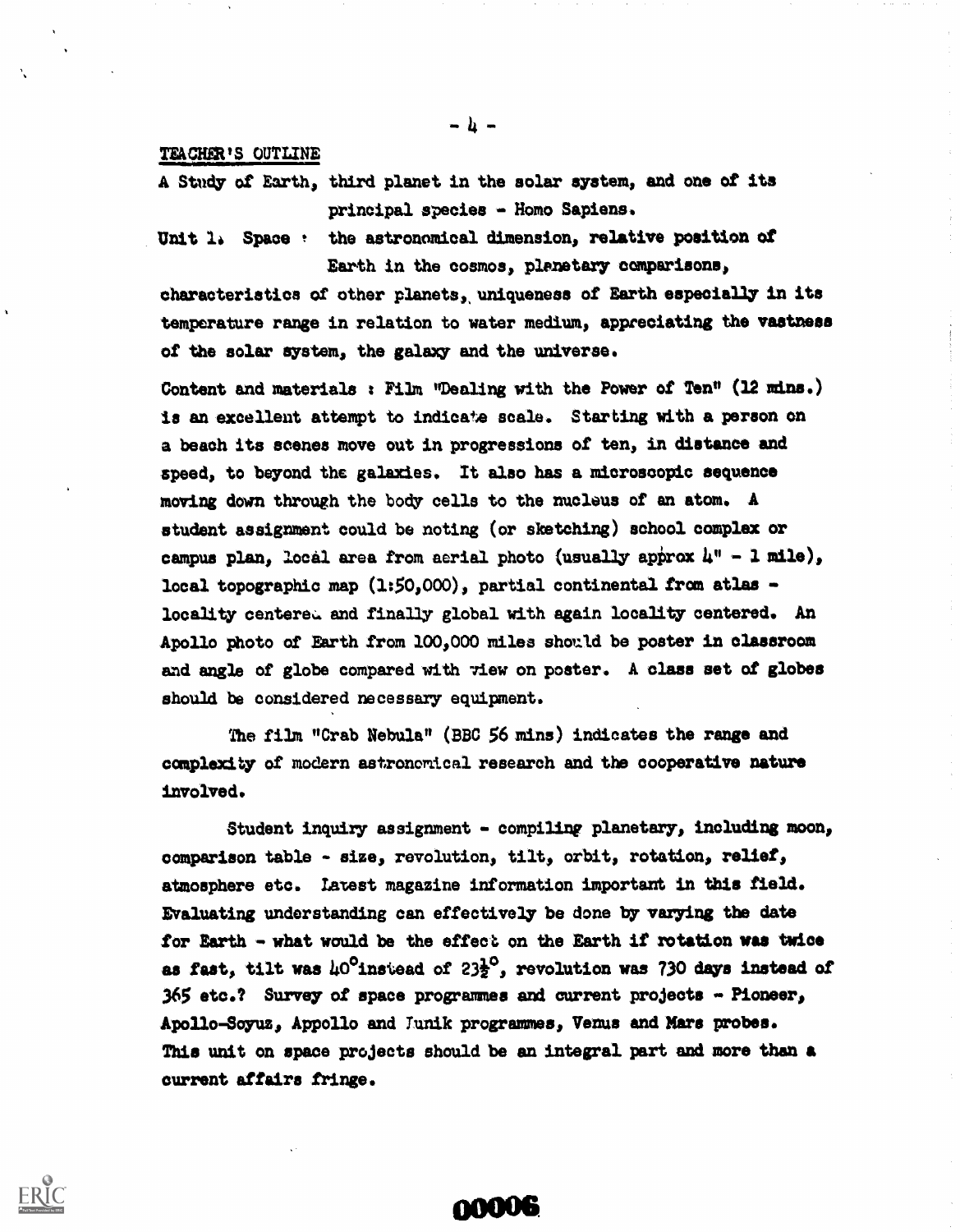Study of Earth

Unit 1. continued.

## Possible apace films: Space in the  $70'$ s - Challenge and Promise HQ 213 (NASA code after) Apollo-Soyuz HQa 231

Apollo 17 HQ 227 (28 mins each) "Attention Weightlessness" is an interesting early cosmonaut training film from USSR programme. Other Soviet space material apparently' not available - at least in Ottawa. Set of slides available from Novoati Press Agency plus booklet "Rocket and Space Technology in USSR" - \$2.00. Most students have little idea of the scope and contribution of the Soviet space programme.

Assignment to appreciate scale of solar system could include calculating model size of system if earth was standard  $16"$  clssroom globe and calculating distances on same scale. Traditional diagrams of solar system with planets in comparative sizes but distances at another scale gives no concept of the minuteness of the bodies in relation to total dimensions. Students should propose a feasible scale for a (say) iteld-sized model.

Night-time observations noting such stars as Sirius (brightest) Aldebaran, Betelgeuse (one of the largest), etc. also Andromeda Galaxy, nearest galaxy outside our own Milky Way galaxy. St adents could be assigned one star each to research brief background date. Each student should be supplied with a star chart.

Field trip to nearest planetarium and/or observatory should be an integral part of this unit.

Unit 2. Time: other dimension of space, what is time, sense of time (biological), historical and geological time periods.

Contents and materials - "Time is" is a visually dramatic film on the meaning of time and theories of time. Requires introductory briefing and preferable two showings with discussion period between. Link with Unit 1, in that the night observations were looking out into space and back into time. Note natural time periods - day, year etc.

**OOOU7**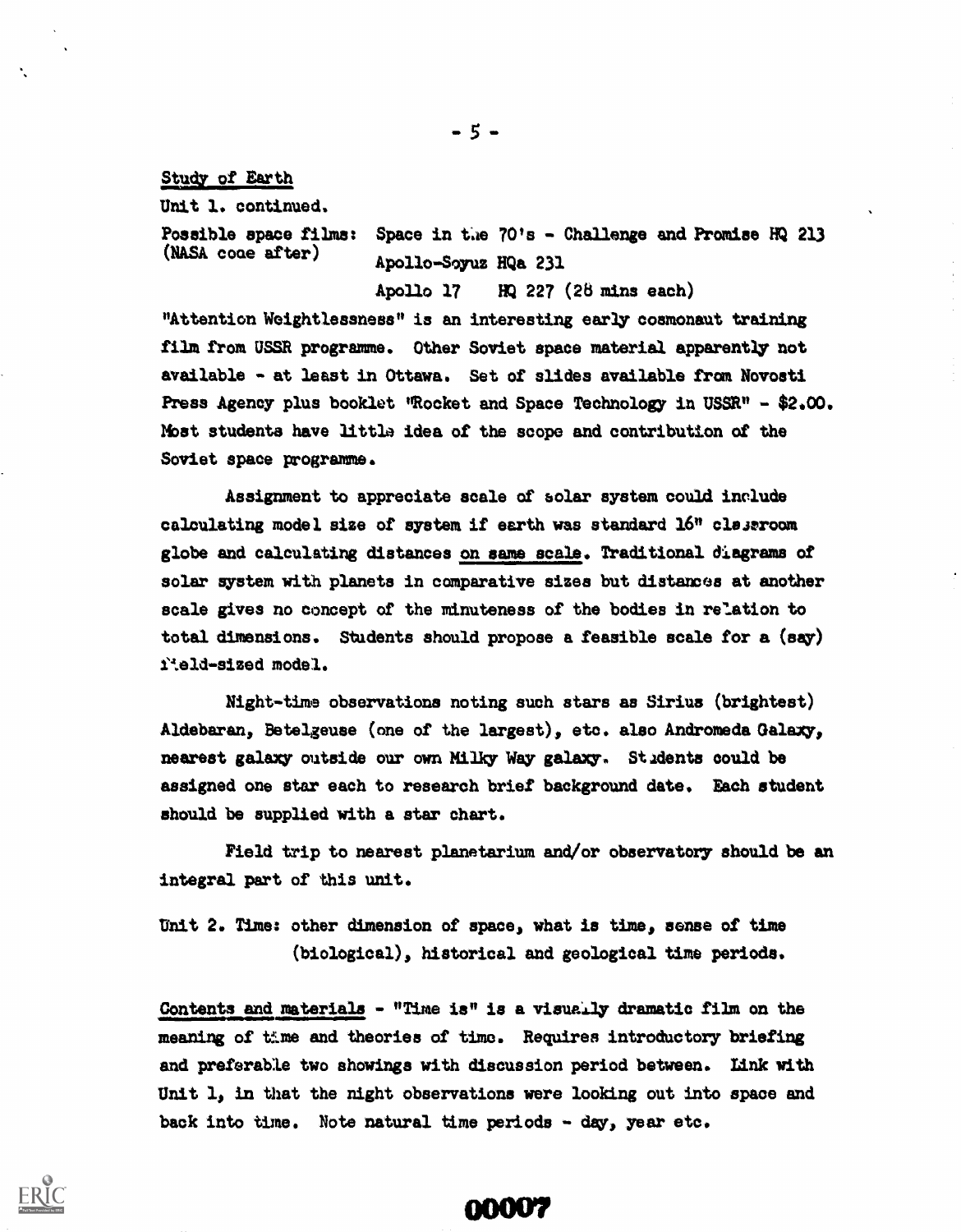Study of Planet Three Unit 2 continued.

Assignment with issued geological time chart  $\sim$  divide eras and periods into equal cosmic years, time solar system takes to orbit galaxy i.e., 230 million years. This assig- it focusses on the earth's development time perspective which maste study of a geological chart does not. Now (or perhaps later in a review session) students propose a culture-free dating system, an alternative year zero. Note proposed UN World caiendar.

Unit 3. Physical conditions of Planet Three : land/altitude distribution temperature/precipitation vegetation zones

Contents and materials : Individual globe inquiry. Assignment role-playing spaceship observer approaching planet from south polar axis (mainly water with central ice cap) sweeping into equatorial orbit over central Pacific (water planet?) then into equatorial orbit round planet followed by overview of Tropic latitudes, mid-latitude lines (45° N and S.) Arctic and Antarctic Circles - relief and land distribution. Comparison of globe and planet NASA photos.

Map assignment - noting characteristics and distribution of main vegetation zones, transferring to Dymaxion flat outline maps and creating own 4maxion globe, coloured. Series of nine filmstrips "Earth without Man" (Visual publications) is excellent for visual presentation of major zones and their wildlife.

Unit 14. Homo Sapiens : distribution and density, relationship of this to Unit 3 factors, comparative distribution with selected other species.

Contents and materials : Using same "spaceship" theme the distribution of intensive agricultural areas and urban centres would be observable from a space flight (Skylab photos National Geographic Oct. 74 wing opaque projector) and can be an introduction to student producing

**OOOO**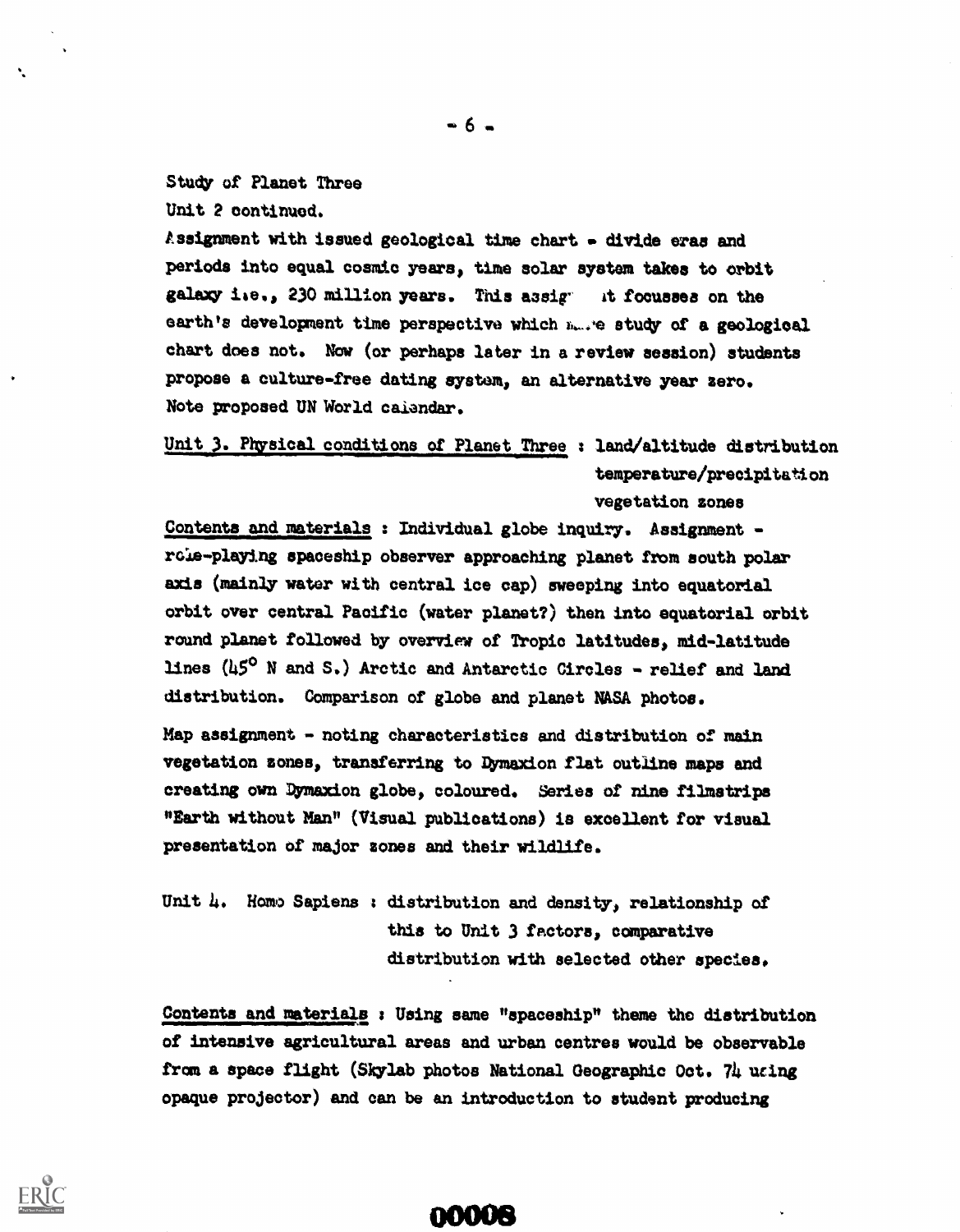#### Study of Planet Three

Unit h continued.

global population distribution map. Using standard class atlas compile list of cities over I million. Students should analyse this date to derive relationships between population and physical zonse noted in Unit 3. for modern pop. pattern and also for earliest civilisations Mayan) Egyptian, Mesopotamian, Indus and Han Chinese. (OP transparencies available commercially). Graph number of cities against latitude. Noting concentration of major pop. clusters set simulation exercise - e.g. as member of UN committee select. site for new United Nations headquarters, as alternative to New York, which would be equidistant from major population units or say within a jet non-stop flight (5,500 miles) from 80% of world's people. Use globe and string. (Helsinki?) Also using globe and string and assuming direct great circle routes specify distance and direction for air routes from local or nearest airport to specified cities.

Unit 5. Needs of People: quality of life indices, nutrition life expectancy, literacy, shelter, nobility. global economics disparity.

Contents and materials : World Bank data noting limitations on GNP per capita for all countries, population, population growth rate and economic growth rate. Reference to Barbara Ward's "revolution of rising expectations", Discussion on, for example, Trudeau's Duke University speech of May 12th, 1974 on value of GNP and economic growth as indicators.

Unit 6. Factors affecting needs of people ; arable land distribution and productivity, nonrenewable resources and their depletion, population growth, capital (human and monetary), social organisation.

**ODOLE** 

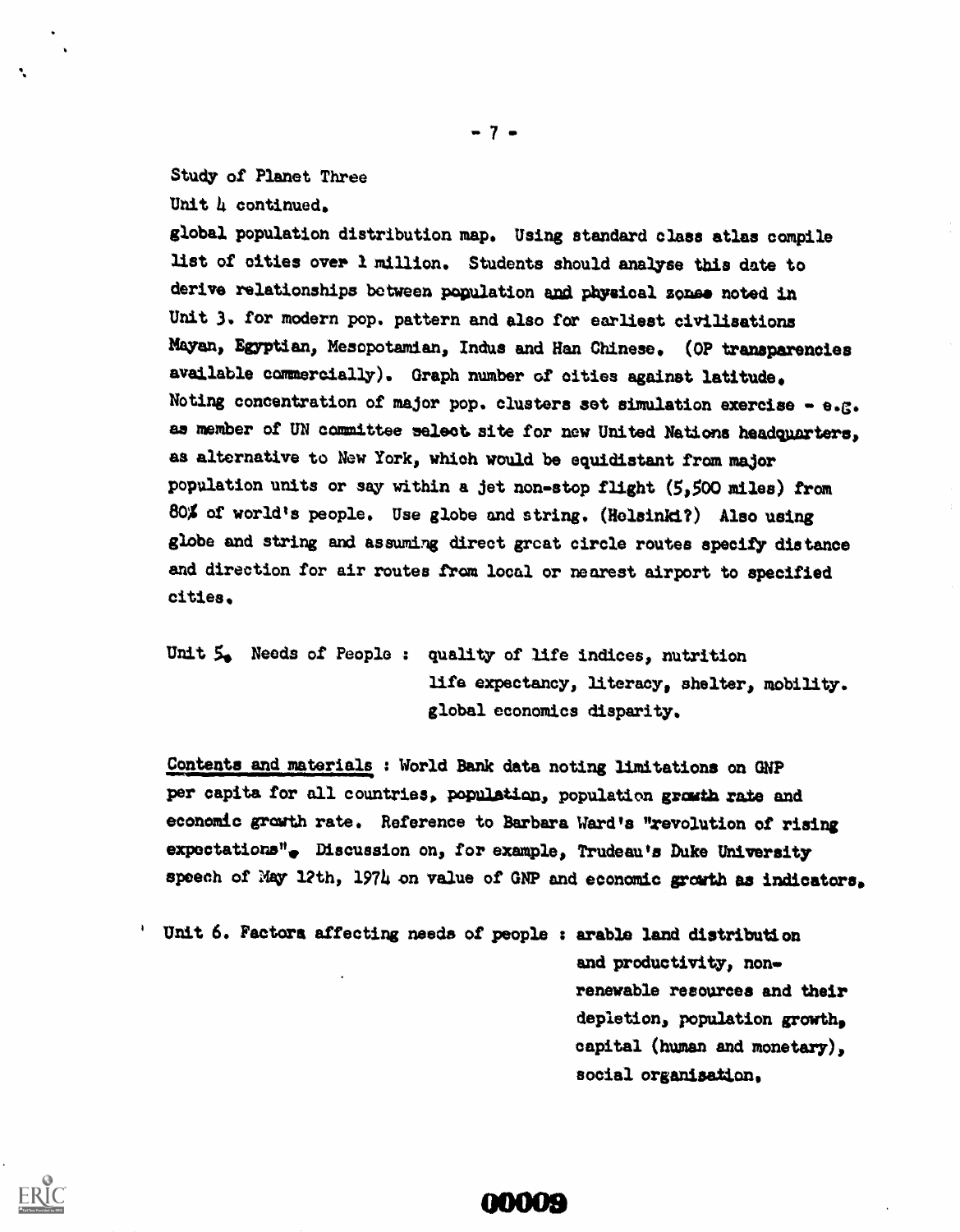Study of Planet Three Unit 6 continued.

Ñ

Contents and materials : As far as possible the factors above and others should be elicited from, or contributed by, students. Diecuasion on the analysis of these factors with guidance to further reading - e.g. on funds for development and allocation to world's military budgets use "Economic and Social Consequences of Disarmament" 1964

UN study booklet still worthwhile. With it could. go "Age of Megaton" filmstrip with sound commentary. Population growth - graph of birth rate and death rate and resultant climb in population graph. Simulation on this - with one minute representing 10 years and one student representing x million people (depending on sire of group, divide 4, billion by no.) and starting at say 1800 AD move student into designated "world" area at appropriate intervals.

Unit 7 : Human social organisation : cross-currents in global society of supra- , inter- , intra-nationalism, separatism, regionalism.

Contents and materials . Major historical symbolic events in history of world community e.g. Magellan, Gagerin, Armstrong and in social organisation. First Hague Conference, league of Nations, United Nations (especially specialised agencies). Reference Barbara Tuchman's Proud Tower Ch. 6 and Universal Declaration of Human Rights leaflet. Assignment collect press clippings of violations of human rights. Note changing role of women in global society. Films "The Hat" (15 mina) and "Dead Birds" (60 mins) lead into conflict resolution and territorial delineation, of. animal kingdom. The Hat is a cartoon film and Dead Birds deals with tribal conflict in central New Guinea. For discussion film "Voyage to Next" (15 mins) cartoon. Africa can be used as example of the flux of borders in history with filmstrip "Tribalism in Black Africa". Simulation "Starpower" can be used...4th caution. Final discussion on people's goals as defined in UN Charter and actual achievements. Visit to UN or nearest agency.

**00010** 

 $-8-$